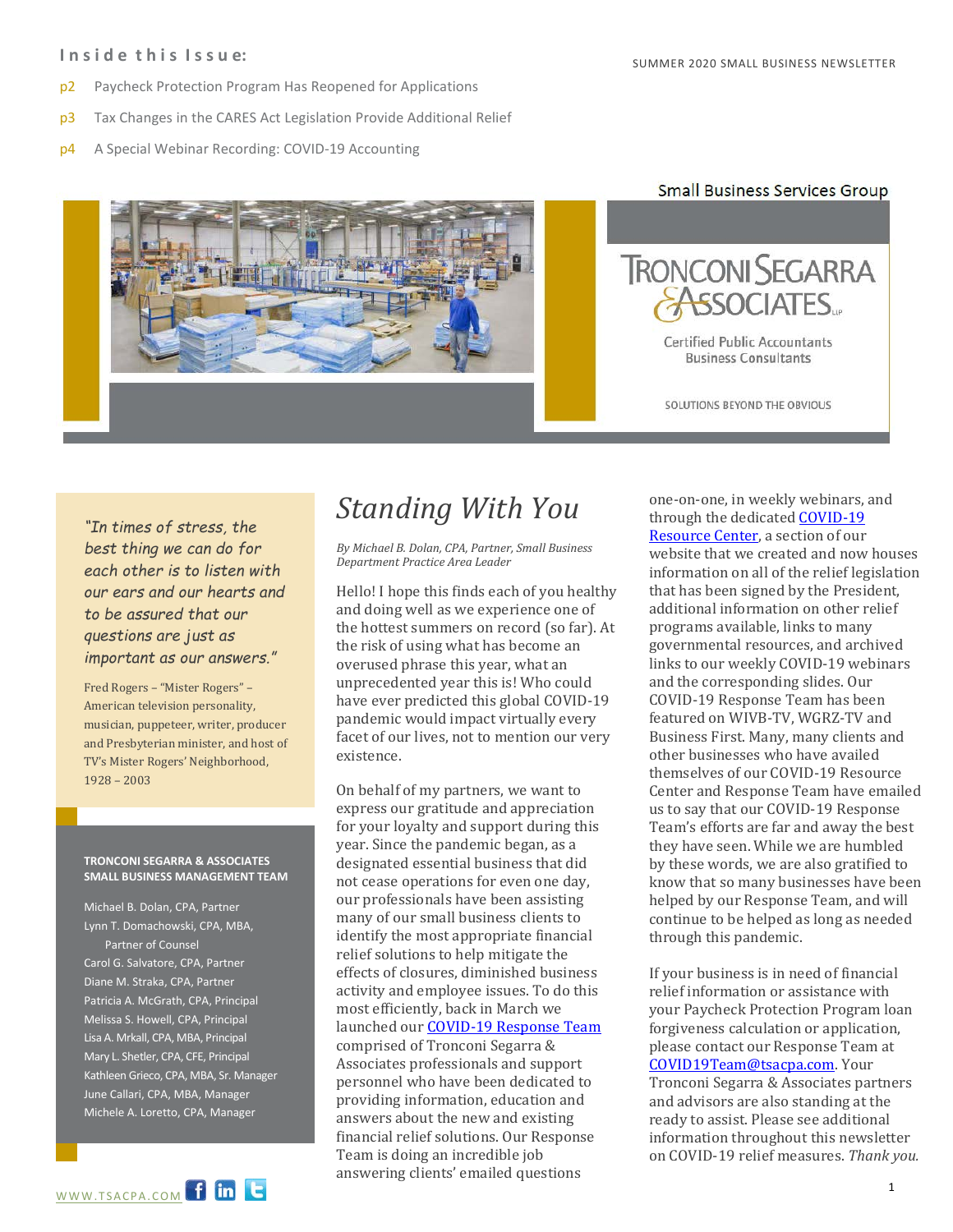### PAYCHECK PROTECTION PROGRAM HAS REOPENED FOR APPLICATIONS

The Small Business Administration's (SBA) Paycheck Protection Program and Health Care Enhancement Act (PPP) resumed accepting applications on July 6, 2020, in response to President Trump signing extension legislation for the Program on July 4, 2020.

### **The new deadline for businesses to apply for a PPP loan is August 8, 2020.**

The PPP is a loan designed to provide a direct incentive for small businesses to keep their workers on the payroll during the coronavirus pandemic. Since the PPP was first signed into law as part of the Coronavirus Aid, Relief and Economic Security Act (CARES Act) on March 27, 2020, numerous Interim Final Rules (IFRs), guidance, Affiliation rules, Frequently Asked Questions (FAQs), additional PPP legislation and additional Congressapproved funding have been released and passed, resulting in an extremely complex legislation package.

In addition, many businesses may be eligible for full or partial PPP loan forgiveness if they can document that certain percentages of their loan proceeds were used for payroll (maintaining their employees on the payroll during the pandemic) vs. specified operational costs (rent, mortgage interest, utilities among others). A complex calculation is required as part of the forgiveness documentation, and borrowers are encouraged to maintain good records in order to facilitate completion of this calculation and to maximize the amount of forgiveness they may be eligible for.

*The Tronconi Segarra & Associates COVID-19 Response Team can assist you with your forgiveness calculation and any questions you may have about PPP loans and loan forgiveness. Email the Team at [COVID19Team@tsacpa.com.](mailto:COVID19Team@tsacpa.com)* 

### *Paycheck Protection Program: Significant Milestones and Modifications*

Since the Paycheck Protection Program (PPP) was signed into law on March 27, 2020 as part of the CARES Act, there have been a combination of over 80 modifications, extensions or additions to the law, including issuances of Interim Final Rules and guidance, extensions of deadlines, increases in funding, rules changes and more. The PPP has become one of the most complex pieces of federal legislation ever signed into law, especially in such a short period of time.

### **Let's take a look at where the PPP stands today, given these changes.** *(Visi[t tsacpa.com](https://www.tsacpa.com/coronavirus-covid-19-resource-center/) for full details.)*

- As we mentioned in the article to the left, the new deadline for businesses to apply for a PPP loan is August 8, 2020. This is due to an extension of the legislation loan period signed into law on July 4, 2020 by President Trump. Originally, the last day loan applications were to be accepted was June 30, 2020. However, since the PPP program had approximately \$130 billion left out of the \$650 billion originally earmarked by Congress to make loans to businesses, coupled with the fact that there existed businesses that still needed relief assistance.
- **On June 5, 2020, the President signed into law the Paycheck Protection Program Flexibility Act (PPP Flexibility Act)** to provide businesses with greater flexibility and more time to maximize forgiveness of loans received under the original PPP. The PPP Flexibility Act was further supplemented by the Joint Statement, issued on June 8, 2020, by Treasury Secretary Steven Mnuchin and SBA Administrator Jovita Carranza, along with the Seventeenth Interim Final Rule issued by the SBA on June 11, 2020. **What does all of this mean?**  The most significant aspects of the PPP Flexibility Act include an expansion of the 8-week "forgiveness period" to 24 weeks after the date of disbursement of the PPP loan to the PPP borrower, but in no event can the end of the 24-

week expanded forgiveness period go beyond December 31, 2020. Prior to enactment of the PPP Flexibility Act, a PPP borrower could apply for loan forgiveness for up to the amount of the PPP loan proceeds expended on authorized uses during the 8-week period immediately following receipt of the loan. **The PPP loan borrower chooses which forgiveness period – 8 weeks or 24 weeks – to use when calculating and filing its PPP loan forgiveness application.**

- The PPP Flexibility Act also reduced the minimum amount of PPP loan proceeds to be used to fund payroll costs from 75% down to 60%. The Joint Statement and Seventeenth Interim Final Rule clarified that a PPP borrower will be eligible for partial loan forgiveness even if a borrower uses less than 60% of the loan amount for payroll costs during the forgiveness covered period, subject to at least 60% of the loan forgiveness amount having been used for payroll costs.
- The PPP Flexibility Act **extends the safe harbor period to December 31, 2020** for a PPP borrower to eliminate a reduction in employment, salary and wages that would otherwise reduce the forgivable amount of its PPP loan. Further, PPP borrowers will not experience a reduction in their forgiveness amount due to a decline in the FTE employee count if the PPP borrower, in good faith, can document an inability to rehire individuals who were employees on February 15, 2020, or an inability to return to the same level of business activity as was occurring on February 15, 2020 due to compliance with sanitation, social distancing or worker/customer safety requirements issued by certain federal government agencies between March 1 and December 31, 2020.
- Additional provisions address the extension of payment deferral and an extension of the loan maturity date.

*Contact [COVID19Team@tsacpa.com](mailto:COVID19Team@tsacpa.com) with your questions!*

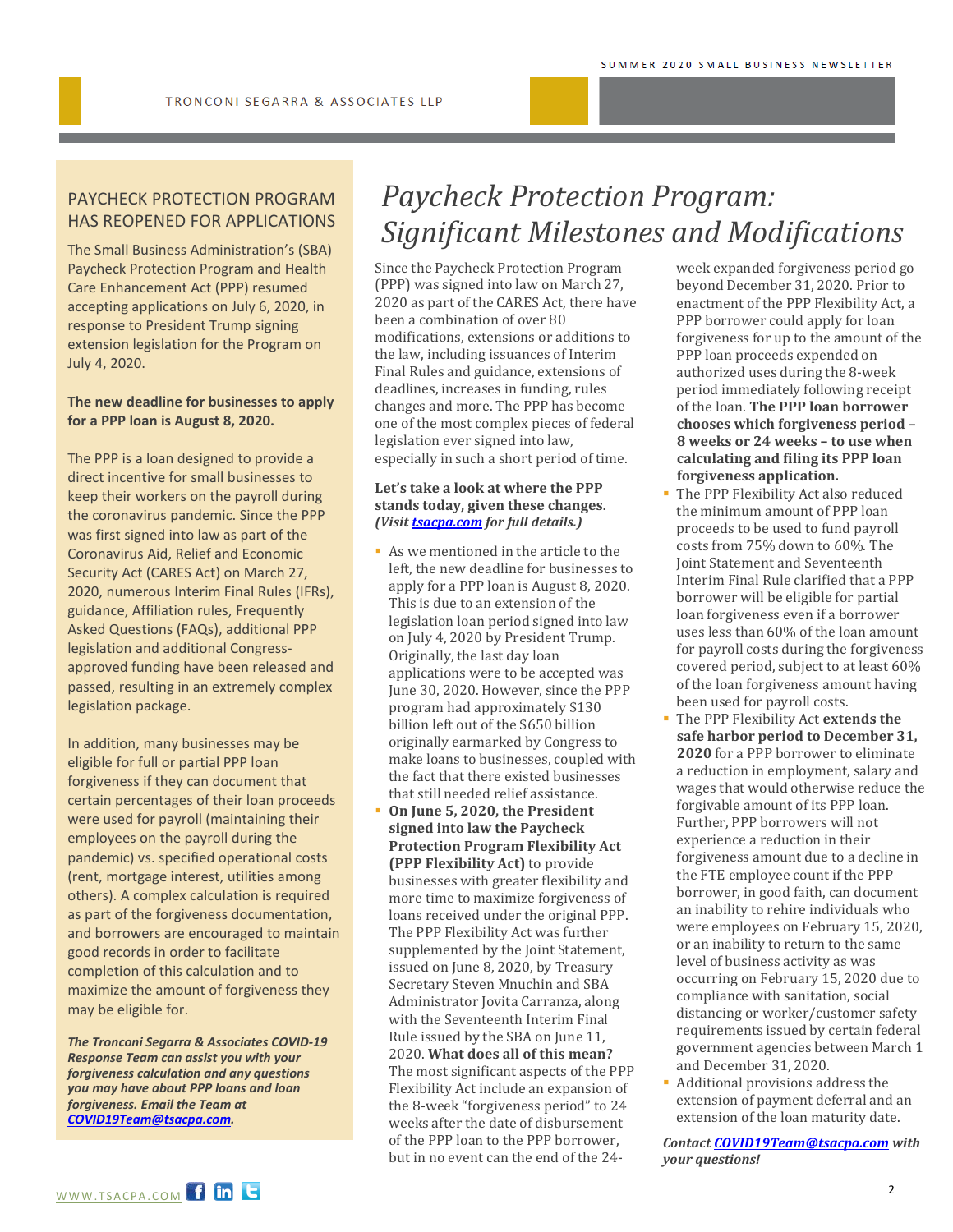# *Tax Changes in the CARES Act Legislation Provide Additional Relief*

In addition to the relief provided by the PPP under the CARES Act, temporary changes to U.S. tax laws are also part of the CARES Act to help businesses and individuals offset the financial burdens and setbacks caused by COVID-19.

The following is a listing of these tax changes along with links to articles on our website that explain each change and the eligibility requirements.

### *Tax Changes Affecting Individuals*

- [Summary of CARES Act Individual Tax](https://www.tsacpa.com/cares-act-individual-provisions/)  **[Provisions](https://www.tsacpa.com/cares-act-individual-provisions/)**
- [Special Rules for Use of Retirement](https://www.tsacpa.com/special-rules-for-use-of-retirement-funds/)  [Funds](https://www.tsacpa.com/special-rules-for-use-of-retirement-funds/) *– Authored by Mark A. Tronconi, CPA, MBA, Partner, Tax Department Practice Area Leader*
- **Modification of Limitations on** [Charitable Contributions](https://www.tsacpa.com/modification-of-limitations-on-charitable-contributions/) *– Authored by Adam P. Ohar, CPA/ABV, Tax Department Senior Manager*
- [Exclusion for Certain Employer](https://www.tsacpa.com/exclusion-for-certain-employer-payments-of-student-loan-payments/)  [Payments of Student Loan Payments](https://www.tsacpa.com/exclusion-for-certain-employer-payments-of-student-loan-payments/) – *Authored by Lisa A. Mrkall, CPA, MBA, Small Business Department Tax Principal*
- [Economic Impact Payments](https://www.tsacpa.com/economic-impact-payments/) *Authored by Melissa S. Howell, CPA, Small Business Department Tax Principal*

#### *Tax Changes Affecting Businesses*

- [Summary of CARES Act Employment](https://www.tsacpa.com/cares-act-payroll-tax-provisions/)  [Tax Provisions](https://www.tsacpa.com/cares-act-payroll-tax-provisions/)
- [Deferral of Payment of Employer](https://www.tsacpa.com/deferral-of-payment-of-employer-payroll-taxes/)  [Payroll Taxes](https://www.tsacpa.com/deferral-of-payment-of-employer-payroll-taxes/) *– Authored by Thomas E. Mazurek, Jr., CPA, SALT Partner*
- **Modification of Limitation of Losses** [for Non-Corporate Taxpayers](https://www.tsacpa.com/modification-of-limitation-of-losses-for-non-corporate-taxpayers/) *– Authored by Stefan D. Cwynar, CPA, Tax Department Manager*
- Technical Amendments Regarding [Qualified Improvement Property](https://www.tsacpa.com/technical-amendments-regarding-qualified-improvement-property/) *– Authored by John J. Callahan, CPA, Tax Department Partner*
- [Employee Retention Credit](https://www.tsacpa.com/employee-retention-credit/) *– Authored by Thomas E. Mazurek, Jr., CPA, SALT Partner*
- [State Corporate Income Tax](https://www.tsacpa.com/state-corporate-income-tax-considerations-related-to-cares-act-tax-provisions/)  [Considerations Related to CARES Act](https://www.tsacpa.com/state-corporate-income-tax-considerations-related-to-cares-act-tax-provisions/)  [Tax Provisions](https://www.tsacpa.com/state-corporate-income-tax-considerations-related-to-cares-act-tax-provisions/) *– Authored by Robert H. Lamb, CPA, Tax Department of Counsel*
- [Modification of Limitation on](https://www.tsacpa.com/modification-of-limitation-on-business-interest/)  [Business Interest](https://www.tsacpa.com/modification-of-limitation-on-business-interest/) *– Authored by David J. Lever, CPA, Tax Department Principal*
- [Modifications for Net Operating](https://www.tsacpa.com/modifications-for-net-operating-losses/)  [Losses](https://www.tsacpa.com/modifications-for-net-operating-losses/) *– Authored by James K. Frank, CPA, Tax Department Partner*
- [Modifications to Corporate](https://www.tsacpa.com/modifications-to-corporate-amt-credit-refunds/)  [Alternative Minimum Tax \(AMT\)](https://www.tsacpa.com/modifications-to-corporate-amt-credit-refunds/)  [Credit Refunds](https://www.tsacpa.com/modifications-to-corporate-amt-credit-refunds/) *– Authored by Kathleen A. Grieco, CPA, MBA, Tax Department Senior Manager*
- [Deferral of Payment of Employer](https://www.tsacpa.com/deferral-of-payment-of-employer-payroll-taxes/)  [Payroll Taxes](https://www.tsacpa.com/deferral-of-payment-of-employer-payroll-taxes/) *– Authored by Thomas E. Mazurek, Jr., CPA, SALT Partner*
- [Summary of CARES Act](https://www.tsacpa.com/cares-act-business-tax-provisions/) Business Tax **[Provisions](https://www.tsacpa.com/cares-act-business-tax-provisions/)**

# *Listen to our May 8, 2020 Tax Webinar*

On May 8, several Tronconi Segarra & Associates professionals presented a webinar where they discussed a wide range of topics regarding COVID-19 tax changes, including the Federal government response, the CARES Act, the Families First Coronavirus Response Act (FFCRA), and state tax considerations[. You can listen to a](https://register.gotowebinar.com/recording/430432820765535501)  [recording of this tax webinar by clicking](https://register.gotowebinar.com/recording/430432820765535501)  [here.](https://register.gotowebinar.com/recording/430432820765535501)

[A copy of the webinar slides can be](https://www.tsacpa.com/wp-content/uploads/2020/05/Tronconi-Segarra-Associates-LLP-COVID-19-Tax-Developments-05.08.20.pdf)  [viewed or downloaded by clicking here.](https://www.tsacpa.com/wp-content/uploads/2020/05/Tronconi-Segarra-Associates-LLP-COVID-19-Tax-Developments-05.08.20.pdf)

*Questions? Need clarification on any of these topics? Contact our COVID-19 Response Team by emailing [COVID19Team@tsacpa.com.](mailto:COVID19Team@tsacpa.com)* 

### WEBINAR WORLD

The May 8 Tax Webinar is far from the only webinar our COVID-19 Response Team has presented. Beginning in early April, the Tronconi Segarra & Associates has presented a weekly webinar devoted to discussing the numerous COVID-19 relief programs, updates and related tax changes. In addition, each month we presented a special webinar that was cohosted by our friends at Employer Services Corporation, Liz Warren and Rachael Brown, where they discussed strategies and guidelines for businesses looking to re-open and bring employees back into their workplaces.

All of these webinars have been recorded and the slides made available to you at th[e Tronconi](https://www.tsacpa.com/coronavirus-covid-19-resource-center/)  [Segarra & Associates COVID-19](https://www.tsacpa.com/coronavirus-covid-19-resource-center/)  [Resource Center located on our](https://www.tsacpa.com/coronavirus-covid-19-resource-center/)  [website.](https://www.tsacpa.com/coronavirus-covid-19-resource-center/) When you click on this link, you will be on the COVID-19 Resource Center landing page. Scroll down to nearly the end of the landing page to find the list of webinars, a link to each webinar's recording, and a link for the slides for each webinar so you can follow along as you listen to the recording.

We always post a registration link to our next upcoming webinar on our COVID-19 Resource Center landing page. [The registration link for the next](https://www.tsacpa.com/coronavirus-covid-19-resource-center/)  [upcoming webinar is always](https://www.tsacpa.com/coronavirus-covid-19-resource-center/)  [located near the top of the](https://www.tsacpa.com/coronavirus-covid-19-resource-center/)  [COVID-19 Resource Center](https://www.tsacpa.com/coronavirus-covid-19-resource-center/)  [landing page.](https://www.tsacpa.com/coronavirus-covid-19-resource-center/)